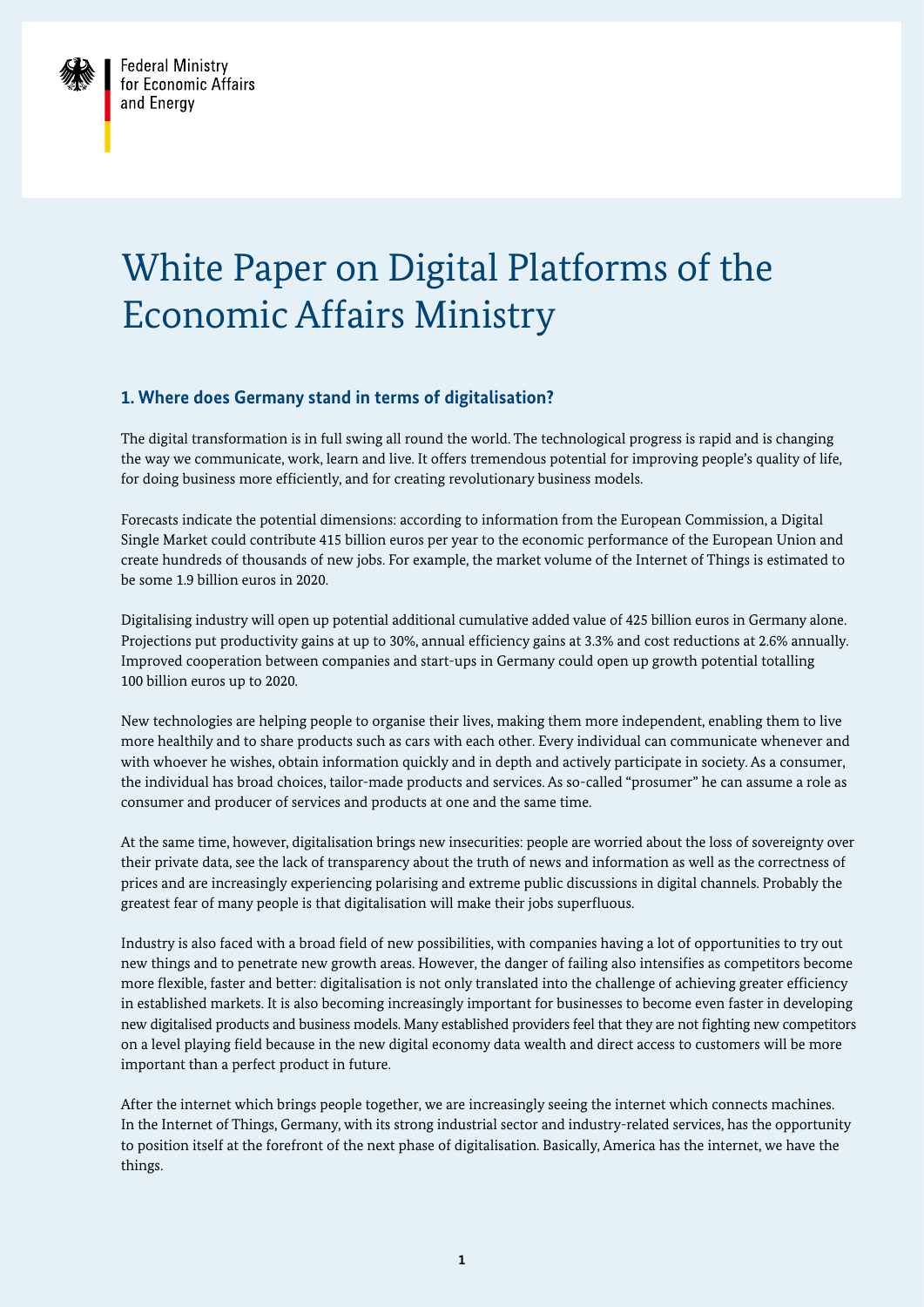Germany and Europe need to find their own way forward. We need digitalisation "Made in Europe", which makes maximum use of the economic opportunities and potential and overcomes the risks. It follows the strategy that competition requires order: as much digital competition as possible but at the same time (state) support, where necessary, and a regulatory framework to ensure fairness, legal certainty and participation possibilities for all.

# **2. Why is the Economic Affairs Ministry working on digital platforms?**

Germany is an industrialised country. We have core skills in industrial production and industry-related services. The situation in other European countries is similar. However, the development of the economy is increasingly determined by digitalisation. Digital platforms in particular have emerged as driving forces for growth. It is essential to ensure fair competition between these platforms and established market players. In order to do this, we will develop and implement a digital "ordoliberal" policy. The White Paper contains the basic elements of this policy.

The digital transformation is currently most noticeable on consumer-centred markets as shown for example in online trading, in search, music and video services, social media and travel and mobility services. These are almost always platforms which set standards here, determine the speed and therefore dominate the headlines. Platforms with innovative and highly scalable business models are driving growth: they are upending traditional processes, encroaching on exchange processes and service chains, and winning exclusive access to those customers which up to only recently established providers had counted their own.

Platforms are the engine of digitalisation. Platforms are creating new rules for economic activity:

- growth and size are more important than short-term profitability;
- the direct interface to customers and manufacturers provides the new players with considerable market clout and an information lead.

The markets are dominated by American and to a certain extent Asian internet services. They are currently conquering one analogue industry after another or inventing completely new ones and growing into new giants. European platforms do not figure in the global Top Ten.

Platforms have now entered into the business to business sector (B2B) and the world of industry in particular, but in this second phase of digitalisation it still remains to be seen whether they will be just as successful here as on consumer and service markets.

The new industry-based contest is currently very visible in the automotive industry where digital groups outside the industry are attempting to establish a new ecosystem of battery-operated, autonomous vehicles and Big Data applications. The German and European car makers are called upon to present better and higher quality solutions. If they cannot do so, they run the risk of being ousted into second position as pure car suppliers in a growing market of networked mobility.

The aim of traditional companies in Germany and Europe must be to exploit their high industrial competence also in the new digital economy. German and European firms have engineering expertise, knowledge and (leadership) experience to make this quality leap to a platform economy which would then be characterised by the so-called Old Economy.

And they can draw on a large pool of digital talent. Europe has 4.7 million programmers and software developers – the U.S. has only 4.1 million. In the five European leading tech hubs of London, Paris, Berlin, Madrid and Amsterdam there are around 664,000 software experts – more than in the Silicon Valley region (565,000).

We want a European approach to digitalisation. We are pursuing a third way between a digital laissez-faire and a state-driven modernisation programme. The key issues of our digital policy are transformation rather than disruption, innovation and competition, and growth and participation.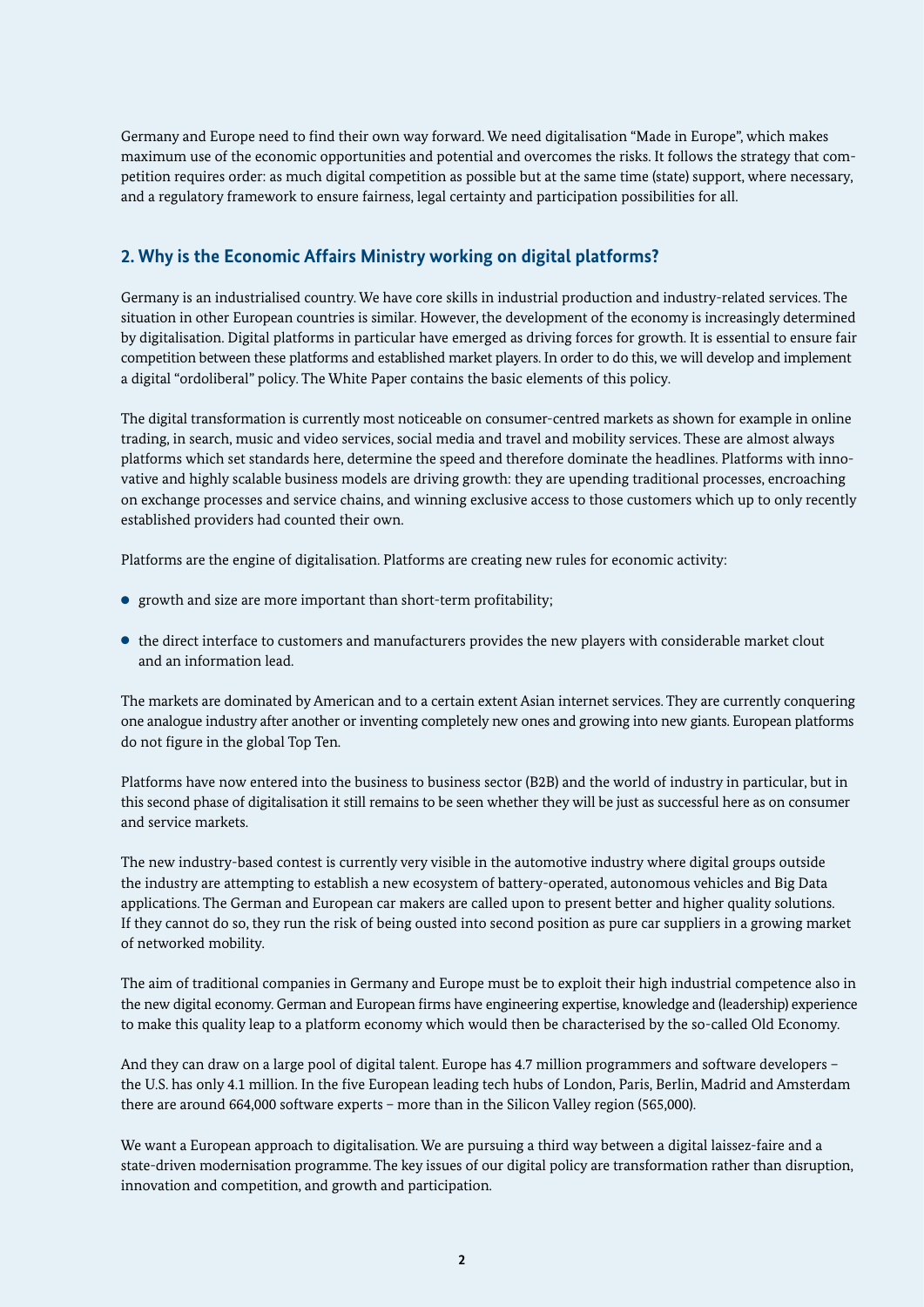# **3. Why have we presented a White Paper on Digital Platforms?**

The digital transformation is demanding change from the whole of society and the economy. Any such adjustment can only succeed if based on wide-spread dialogue. Our aim was to first analyse the necessary steps, particularly in terms of the platforms, in a broad-based process, and then to draw on this to compile a catalogue of necessary measures.

A period of four months was deliberately set for the consultation phase in order to give business representatives, associations and interested parties from all areas of society enough time to contribute their ideas. They had various channels for this.

The response was overwhelming: almost 65,000 visits to the online participation portal de.digital, 263 contributions and 10,464 assessments were received. In addition, 70 extensive opinions were submitted by businesses, industrial associations, trade unions, non-profit organisations, the scientific community and the general public. Finally, we held five workshops on the future shaping of a regulatory framework for digital platforms together with experts from industry, science, the civil society and politics. The White Paper is the result of this consultation process.

# **4. What aims are we pursuing in the White Paper?**

Digitalisation "Made in Europe" is a shaping process. We are focusing on four goals:

## • **Transformation instead of disruption:**

Germany and Europe need a digital transformation process that is backed and moderated by policies. There must not be an uncontrolled development of digitalisation. If we want a successful transformation, we must boost companies' and people's willingness to take risks, whilst also establishing trust in the digital future of the economies of Germany and Europe. We need clear rules for this.

## • **Growth dynamism and participation:**

The growth stimuli must primarily come from industry. The state should exercise an additional, positive, influence on developments. The development of high-speed broadband networks across the country is an important driving force. Despite all the dynamism, the state must at the same time ensure that the rise in the level of prosperity reaches everyone and that the digitalisation process opens up the opportunity of personal advancement for as many people as possible.

## • **Security and clear rules for democratic discourse:**

Germany and Europe need a digital civil society that shares common moral attitudes and values. A secure space must exist away from supply and demand, economic performance and technology-driven business models in which citizens and businesses may act on a basis of trust. It must be possible to prosecute digital crimes and incitement to hatred and bring the perpetrators to justice. We wish to promote this new online discussion culture – without its dark sides. So the state must develop authorised and qualified institutions to monitor the digital spaces, register infringements and above all sanction them.

## • **European sovereignty:**

Germany will profit most if Europe can pull together to use the opportunities presented by digitalisation. It is time to depart from the patchwork of provisions and to develop a cohesive set of rules and regulations. The European response to the global digital markets can only be to act as a digital unit.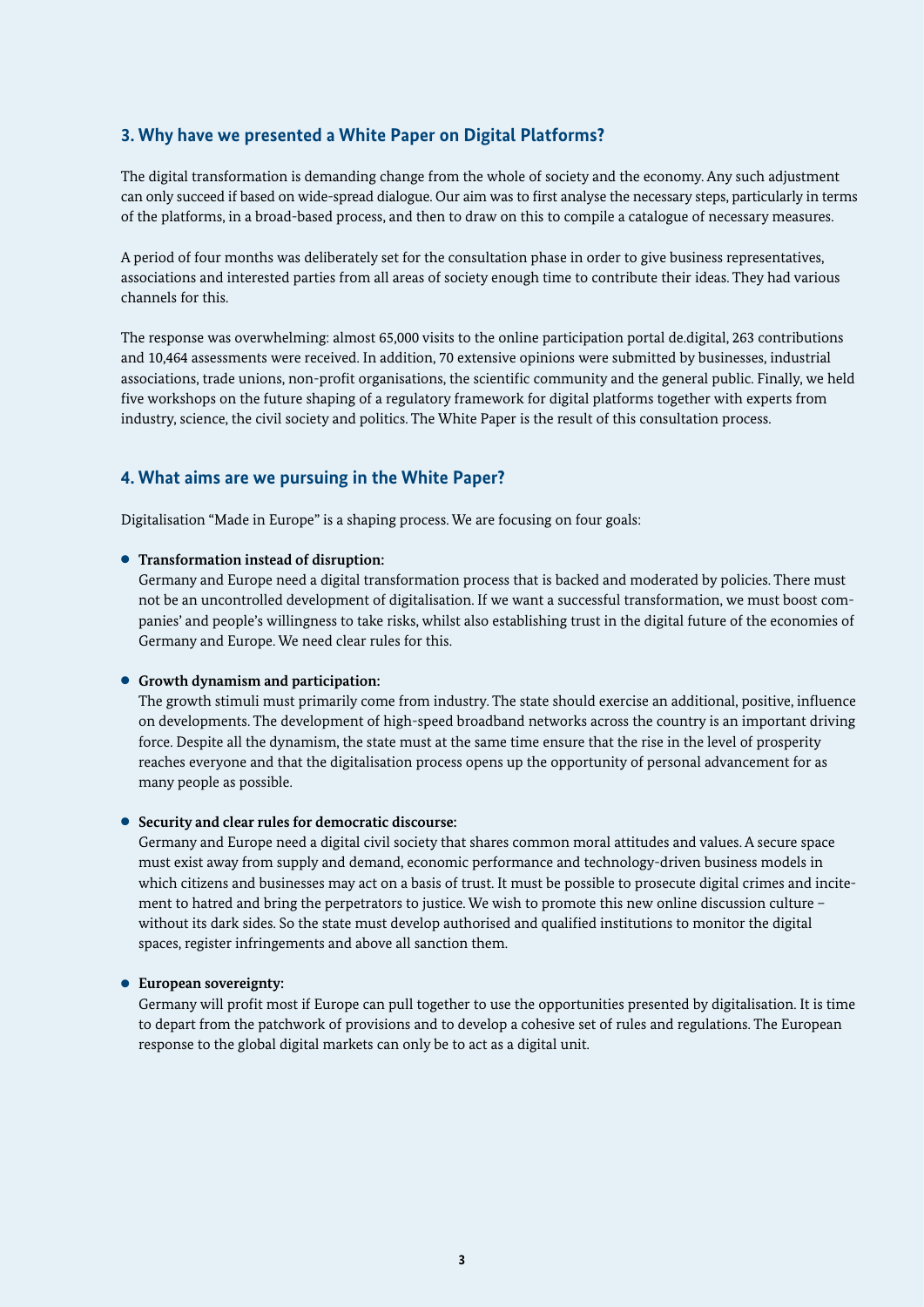## **5. What measures do we derive from the White Paper?**

For **fair competition** the measures include the following:

- **Creation of a "level playing field" in the telecommunication markets.** Messenger services and other services of so-called "over the top players" (OTT), which include WhatsApp and Skype, for example, must be subject to the same rules of consumer protection, data protection and security as the traditional telecommunication companies with which they compete on a market. The regimen of European data protection must also apply without exception to OTT communication services. This therefore means that terms and conditions of use according to which consumers accept the application of non-European law will no longer be admissible in future.
- **Further acceleration of competition procedures.** With this in mind, we plan to make it easier to order injunction measures so that the authorities can eliminate the effect of restrictions to competition (provisionally) before investigation proceedings have been completed. This acceleration is expedient, particularly in cases in which competition restrictions can be eliminated using simple means, such as by suspending specific contractual clauses.
- **Establishment of a dual, proactive competition law.** For this purpose, the applicable elements of the general and rather reactive competition law – as defined by the Act against Barriers to Competition (GWB) – will be combined with a distinctly more active and systematic market supervision and robust intervention powers. The aim is to institutionalise an "early warning system". A well-staffed authority is to be empowered to take a proactive approach in the case of abusive behaviour. Proof of a dominant market position as so far required by the GWB is no longer a prerequisite for intervention. Above all, the authority should also be able to directly sanction infringements of the general law on fairness (protection of competition from distortion by unfair business practices).

We will politically accompany the **creation of a modern data economy** as follows:

- **Establishment of a clear legal framework for the use of data.** At a European level, we will advocate legal certainty in contracts which regulate the rights to use data between parties because this private law path has generally proven successful. Creating a legal framework also means preventing exclusivity rights to data which hamper competition. At the same time, the access to data is to be strengthened by using cartel law and also by way of sector-specific regulations.
- **Advancement of seal and certification solutions for more transparency.** The directly applicable European General Data Protection Regulation which will be enforced from May 2018 creates a good foundation for more data sovereignty and portability as well as providing the right incentives for the anonymisation and pseudonymisation of data. Further innovative elements such as the data protection label and certificates create additional clarity and guidance.
- **Introduction of basic transparency and information duties for digital platforms.** The user is to understand how search results and offers come about, for example. In future, we will be requesting obligatory digital one-pagers from digital platforms which clearly summarise the relevant service and contractual content. The companies must also provide information about the commercial use of personal data so that users are made more aware that seemingly free services are funded by the sale of data.
- **Making of online business transactions and E-government simpler and more secure.** The EU has developed uniform requirements for these so-called trust services with rules for electronic signatures, seals and registered mail. We will pass a Trust Services Act (VDG) on this foundation that makes it easier for the public, businesses and authorities to ensure identities without media compatibility problems.
- **Setting up of experimentation rooms for innovative digital networked business models.** Experimentation rooms or real laboratories – permit innovations to be tested in interaction with regulatory instruments and under real market conditions in a time-restricted and possibly location-restricted, altered legal framework ("experimentation clauses"). In view of the high digitalisation potential which has not yet been exploited, the health sector is particularly suitable here. We are sounding out possibilities of use with representatives from the industry.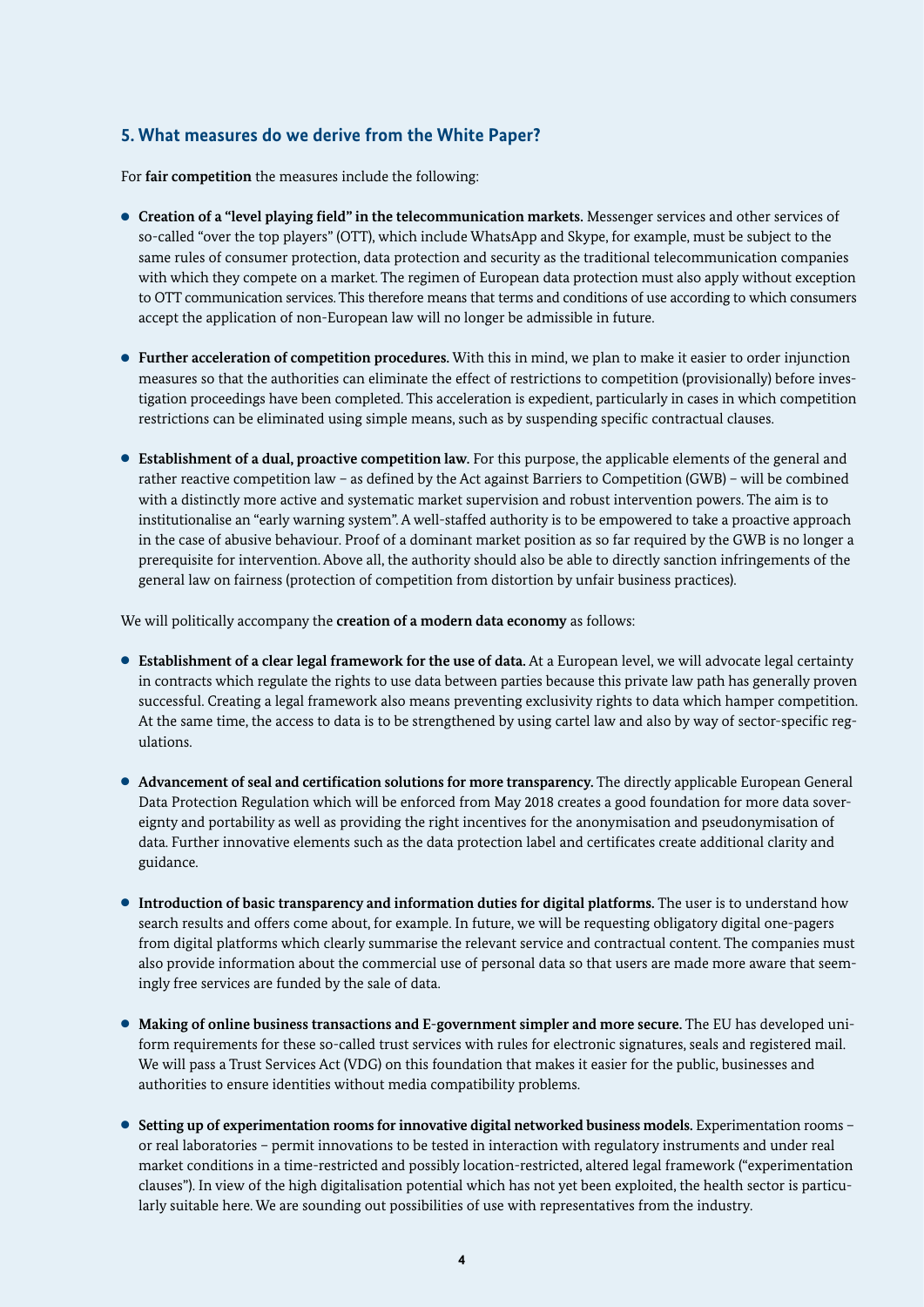We want to assert the following for the **nationwide expansion of gigabit-capable digital infrastructure**:

- **Advancement of network expansion via the demand side.** A viable way is presented by "gigabit voucher", i.e. vouchers in the form of time-restricted grants for gigabit connections in connection with innovative applications. This approach should be directed at small and medium size enterprises as well as important institutions (schools, doctor's practices, administration etc.) in rural and structurally underdeveloped areas. Any such vouchers open up the opportunity for potentially non-bureaucratic and rapidly available gigabit connections.
- **Securing of government funding at a high level.** We are earmarking funding of some 10 billion euros for the period between 2018 and 2025 to achieve infrastructures in the gigabit area. Part of this funding will be covered by the "Future Investment Fund for Digitalisation" which is still to be set up.
- **Establishment of municipal centres for infrastructure-relevant digitalisation issues.** Local stakeholders in politics and administration are frequently overwhelmed because they have to address the subject for the first time. A digital agency could take the strain off of the municipalities – provide advice in the run-up to broadband expansion planning, research available funding opportunities and framework conditions, ensure standardised and faster processes in dealings with specialised authorities and assume the conducting of market investigation procedures for funding applications.
- **Advancement of a virtual network of fragmented local gigabit infrastructures.** Municipal networks are frequently unattractive for international telecommunication companies both as consumers of network access products and as providers of telecommunication services due to their small size. With a virtual linking of these networks (possibly with the involvement of the federal government) homogenous wholesale services can increasingly be offered in Germany from a centralised point. This will improve capacity utilisation and indirectly the funding of local gigabit networks.
- **Provision of greater investment incentive in sector-specific regulation.** If, for example, several market players join forces in order to advance the expansion of gigabit networks, this should be rewarded by being exempted from all upstream obligations. We support the proposal of the EU Commission. In addition to cooperation models, we will also advocate in other cases that gigabit infrastructures are not subject to regulation under certain conditions.
- **Creation of legal certainty for the spread of WiFi hotspots.** The uncertainty of the extent to which private and commercial WiFi operators can be made responsible for the infringements of the law of the users has hampered the spread of WiFi in Germany. We clarify in the Telemedia Act that WiFi operators are no longer warned for secondary liability, and ensure a legally certain operation of open WiFi.

We pursue this course to **secure a democratic digital culture**:

- **Strengthening of basic rights in the internet.** Infringements of rights of any type must be pursued in the internet just as much as they are in the analogue world. Systematic action must also be taken against criminally relevant behaviour, such as incitement to hate, defamation of confessions, religious communities and ethnic groups or slander and insult in the internet. Providers must not become the long arm of the criminal investigations. The state basically has a protection duty here which it may not pass on to private persons for reasons of cost. We reject a privatised enforcement of law in the case of criminal acts.
- **Elimination of legal vacuums in the internet.** It may be necessary to define new elements constituting crime so as to be better able to counter internet-based violations of the law (e.g. cyberbullying, identity theft in the internet). We also want to eliminate legal loopholes and contradictions in law enforcement so that all violations can be pursued reliably. In the case of false assertions of the facts or unjustified publication of private images or information (so-called infringements of personal rights below the criminality threshold), we advocate that the damaged party is given information by the platform operator on the identity of the damaging party as is already the case with infringements of copyright.